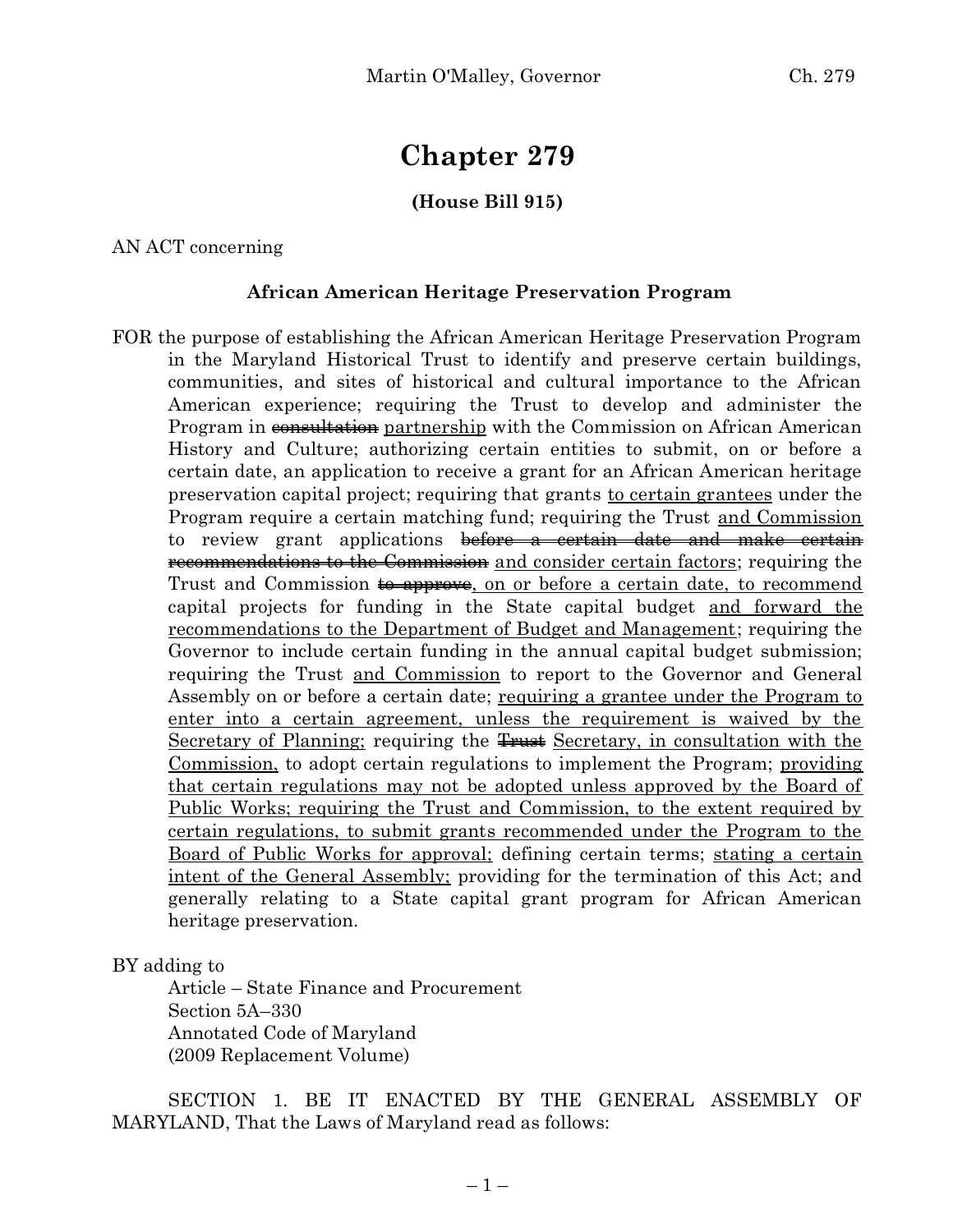## **Article – State Finance and Procurement**

**5A–330.**

**(A) (1) IN THIS SECTION THE FOLLOWING WORDS HAVE THE MEANINGS INDICATED.**

**(2) "CAPITAL PROJECT" MEANS THE:**

**(I) ACQUISITION OF LAND OR BUILDINGS FOR AN AFRICAN AMERICAN HERITAGE PRESERVATION PROJECT; OR**

**(II) CONSTRUCTION OR IMPROVEMENT OF AN AFRICAN AMERICAN HERITAGE PRESERVATION PROJECT.**

**(3) "COMMISSION" MEANS THE COMMISSION ON AFRICAN AMERICAN HISTORY AND CULTURE.**

**(4) "CONSTRUCTION OR IMPROVEMENT" MEANS PLANNING, DESIGN, ENGINEERING, ALTERATION, CONSTRUCTION, RECONSTRUCTION, ENLARGEMENT, EXPANSION, EXTENSION, IMPROVEMENT, REPLACEMENT, REHABILITATION, RENOVATION, UPGRADING, REPAIR, OR CAPITAL EQUIPPING.**

**(5) "GRANTEE" MEANS A BUSINESS ENTITY, INDIVIDUAL, NONPROFIT ORGANIZATION, OR POLITICAL SUBDIVISION.**

**(6) "SECRETARY" MEANS THE SECRETARY OF PLANNING.**

**(B) (1) THERE IS AN AFRICAN AMERICAN HERITAGE PRESERVATION PROGRAM IN THE TRUST.**

**(2) THE PURPOSE OF THE AFRICAN AMERICAN HERITAGE PRESERVATION PROGRAM IS TO IDENTIFY AND PRESERVE BUILDINGS, COMMUNITIES, AND SITES OF HISTORICAL AND CULTURAL IMPORTANCE TO THE AFRICAN AMERICAN EXPERIENCE IN MARYLAND.**

**(C) THE TRUST SHALL DEVELOP AND ADMINISTER THE AFRICAN AMERICAN HERITAGE PRESERVATION PROGRAM IN CONSULTATION PARTNERSHIP WITH THE COMMISSION.**

**(D) (1) ON OR BEFORE JULY 15 OF EACH YEAR, A GRANTEE MAY SUBMIT AN APPLICATION TO THE TRUST JOINT PARTNERSHIP OF THE TRUST AND COMMISSION TO RECEIVE A GRANT FOR AN AFRICAN AMERICAN HERITAGE PRESERVATION CAPITAL PROJECT FOR THE NEXT FISCAL YEAR.**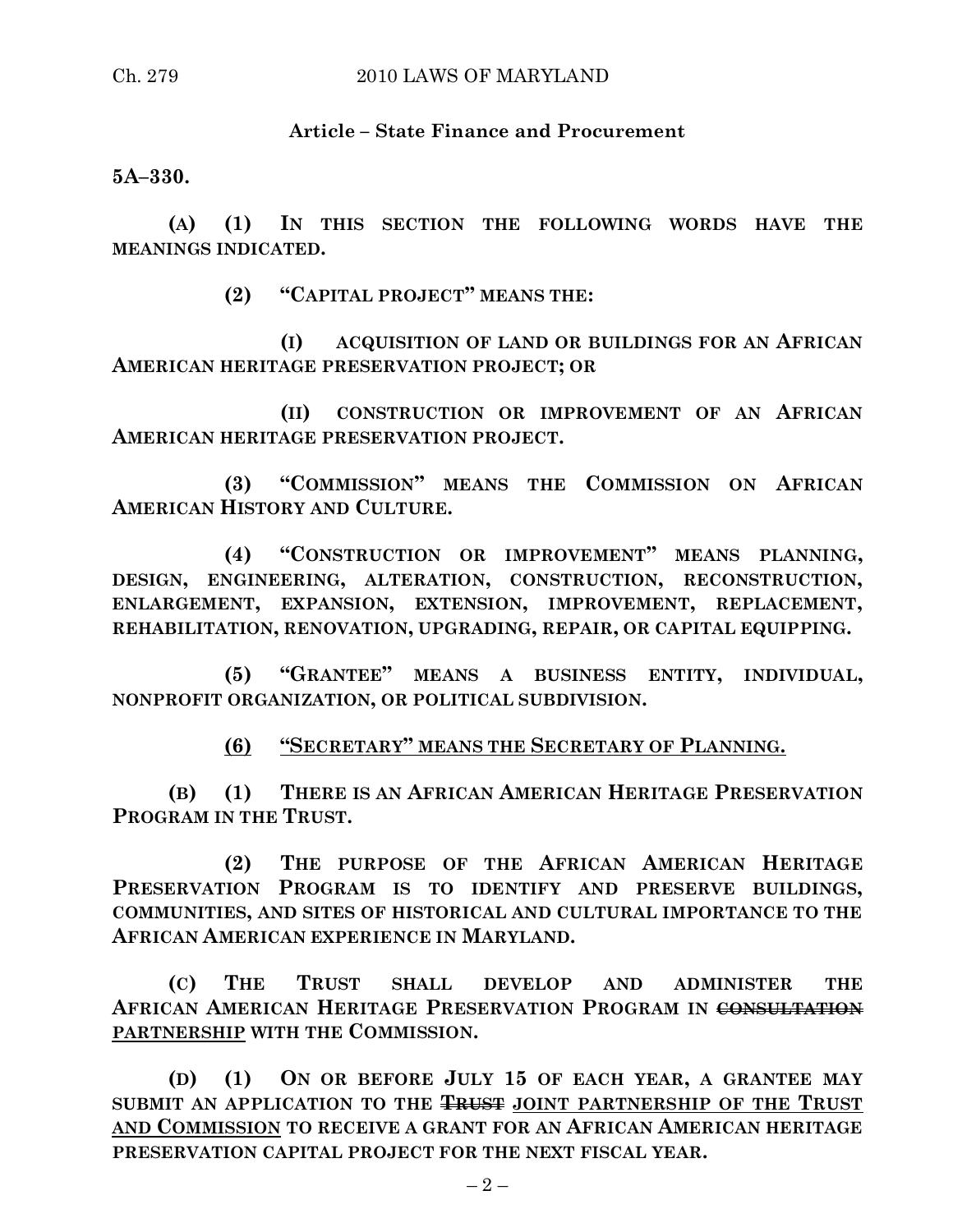### **(2) AN APPLICATION SHALL INCLUDE:**

**(I) A DESCRIPTION OF THE SCOPE AND PURPOSE OF THE PROJECT;**

**(II) A BUILDING PLAN THAT INCLUDES THE ESTIMATED TOTAL COST OF THE PROJECT; AND**

**(III) ANY OTHER INFORMATION REQUIRED BY THE TRUST AND COMMISSION.**

**(E) GRANTS UNDER THE PROGRAM TO A BUSINESS ENTITY, INDIVIDUAL, OR POLITICAL SUBDIVISION:**

**(1) REQUIRE A MATCHING FUND FROM ANY COMBINATION OF FEDERAL, COUNTY, MUNICIPAL, OR PRIVATE SOURCES; AND**

**(2) MAY NOT EXCEED 50% OF THE TOTAL COST OF AN AFRICAN AMERICAN HERITAGE PRESERVATION CAPITAL PROJECT.**

**(F) (1) THE TRUST AND COMMISSION SHALL REVIEW GRANT APPLICATIONS SUBMITTED IN ACCORDANCE WITH SUBSECTION (D) OF THIS SECTION.**

**(2) ON OR BEFORE OCTOBER 1 OF EACH YEAR, THE TRUST SHALL MAKE RECOMMENDATIONS TO THE COMMISSION REGARDING AND SHALL MAKE RECOMMENDATIONS FOR AFRICAN AMERICAN HERITAGE PRESERVATION CAPITAL PROJECT GRANTS FOR THE NEXT FISCAL YEAR.**

**(3) (2) IN MAKING ITS RECOMMENDATIONS UNDER THIS SUBSECTION, THE TRUST AND COMMISSION SHALL CONSIDER:**

- **(I) THE PUBLIC NECESSITY AND URGENCY OF A PROJECT;**
- **(II) THE NEED FOR ADDITIONAL SOURCES OF FUNDING FOR**

**A PROJECT;**

**(III) THE ESTIMATED COST AND TIMELINESS OF EXECUTING A PROJECT;**

**(IV) THE VIABILITY OF MATCHING FUNDS FOR A PROJECT;**

**AND**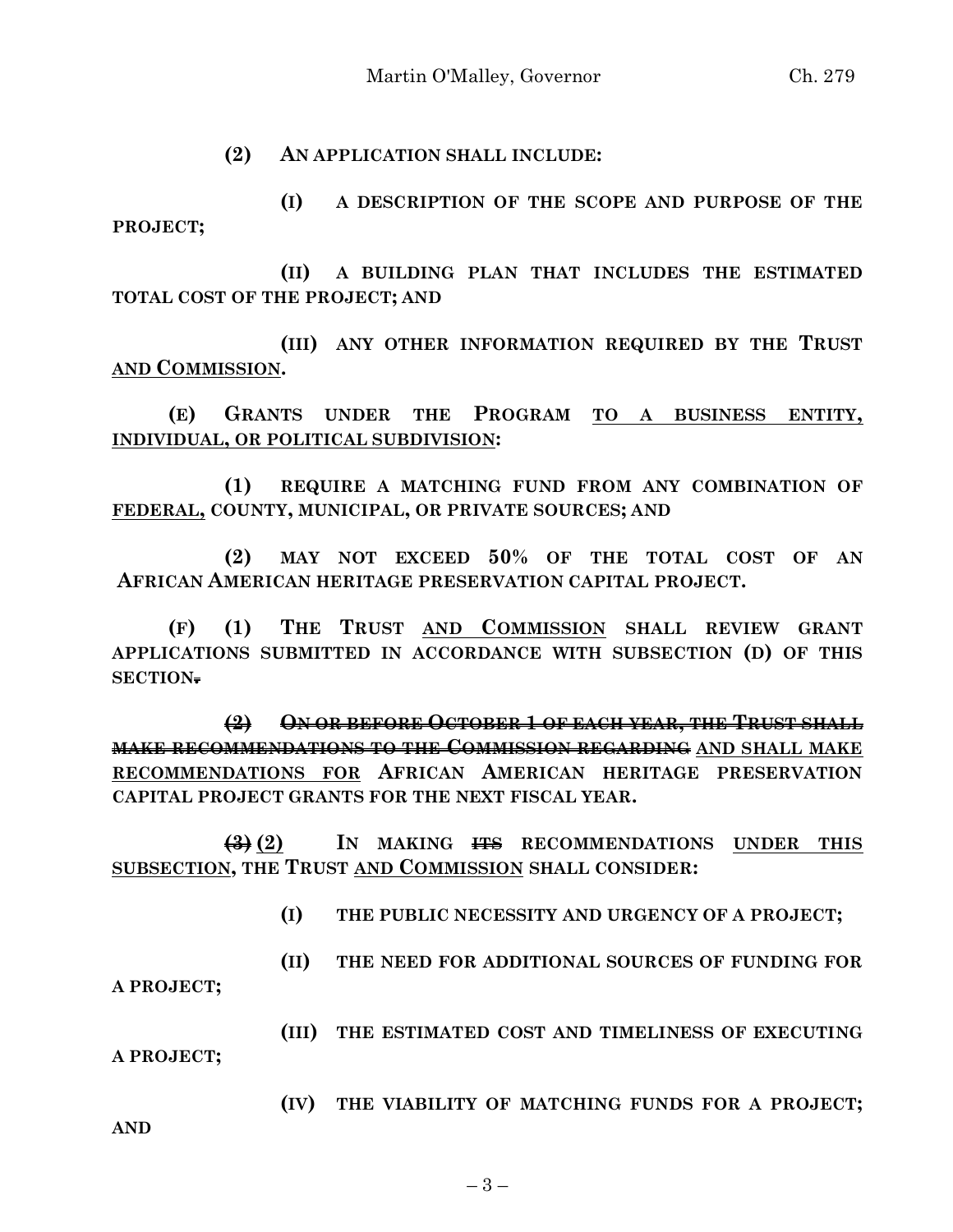#### Ch. 279 2010 LAWS OF MARYLAND

**(V) GEOGRAPHIC DIVERSITY.**

**(4) (3) ON OR BEFORE NOVEMBER 1 OF EACH YEAR, THE TRUST AND COMMISSION SHALL:**

**(I) APPROVE RECOMMEND AFRICAN AMERICAN HERITAGE PRESERVATION CAPITAL PROJECTS FOR FUNDING IN THE STATE CAPITAL BUDGET FOR THE NEXT FISCAL YEAR; AND**

**(II) FORWARD THE LIST OF APPROVED RECOMMENDED PROJECTS AND GRANTEES TO THE DEPARTMENT OF BUDGET AND MANAGEMENT.**

**(G) FOR FISCAL YEAR 2012 AND EACH FISCAL YEAR THEREAFTER, THE GOVERNOR SHALL INCLUDE IN THE ANNUAL CAPITAL BUDGET SUBMISSION \$1,000,000 FOR AFRICAN AMERICAN HERITAGE PRESERVATION CAPITAL PROJECTS.**

**(H) ON OR BEFORE OCTOBER 1 OF EACH YEAR, THE TRUST AND COMMISSION SHALL REPORT TO THE GOVERNOR AND, IN ACCORDANCE WITH § 2–1246 OF THE STATE GOVERNMENT ARTICLE, THE GENERAL ASSEMBLY, ON STATE GRANTS AWARDED FOR AFRICAN AMERICAN HERITAGE PRESERVATION CAPITAL PROJECTS FOR THE PRIOR FISCAL YEAR.**

**(I) (1) THE EXCEPT AS PROVIDED IN PARAGRAPH (3) OF THIS SUBSECTION, THE TRUST SHALL REQUIRE A GRANTEE UNDER THE AFRICAN AMERICAN HERITAGE PRESERVATION PROGRAM TO ENTER INTO AN AGREEMENT TO PRESERVE AND MAINTAIN THE PROPERTY.**

**(2) IF THE PROPERTY IS HISTORIC REAL PROPERTY, THE AGREEMENT SHALL BE A RECORDABLE HISTORIC PRESERVATION EASEMENT.**

**(3) THE SECRETARY MAY WAIVE THE EASEMENT REQUIREMENT IF THE SECRETARY DETERMINES THAT AN EASEMENT IS IMPRACTICABLE OR INFEASIBLE UNDER THE CIRCUMSTANCES.**

**(J) (1) THE TRUST SUBJECT TO PARAGRAPH (2) OF THIS SUBSECTION, THE SECRETARY, IN CONSULTATION WITH THE COMMISSION, SHALL ADOPT REGULATIONS TO IMPLEMENT THE AFRICAN AMERICAN HERITAGE PRESERVATION PROGRAM.**

**(2) A PROPOSED REGULATION THAT RELATES TO APPROVAL BY THE BOARD OF PUBLIC WORKS OF GRANTS TO BE FINANCED THROUGH THE**